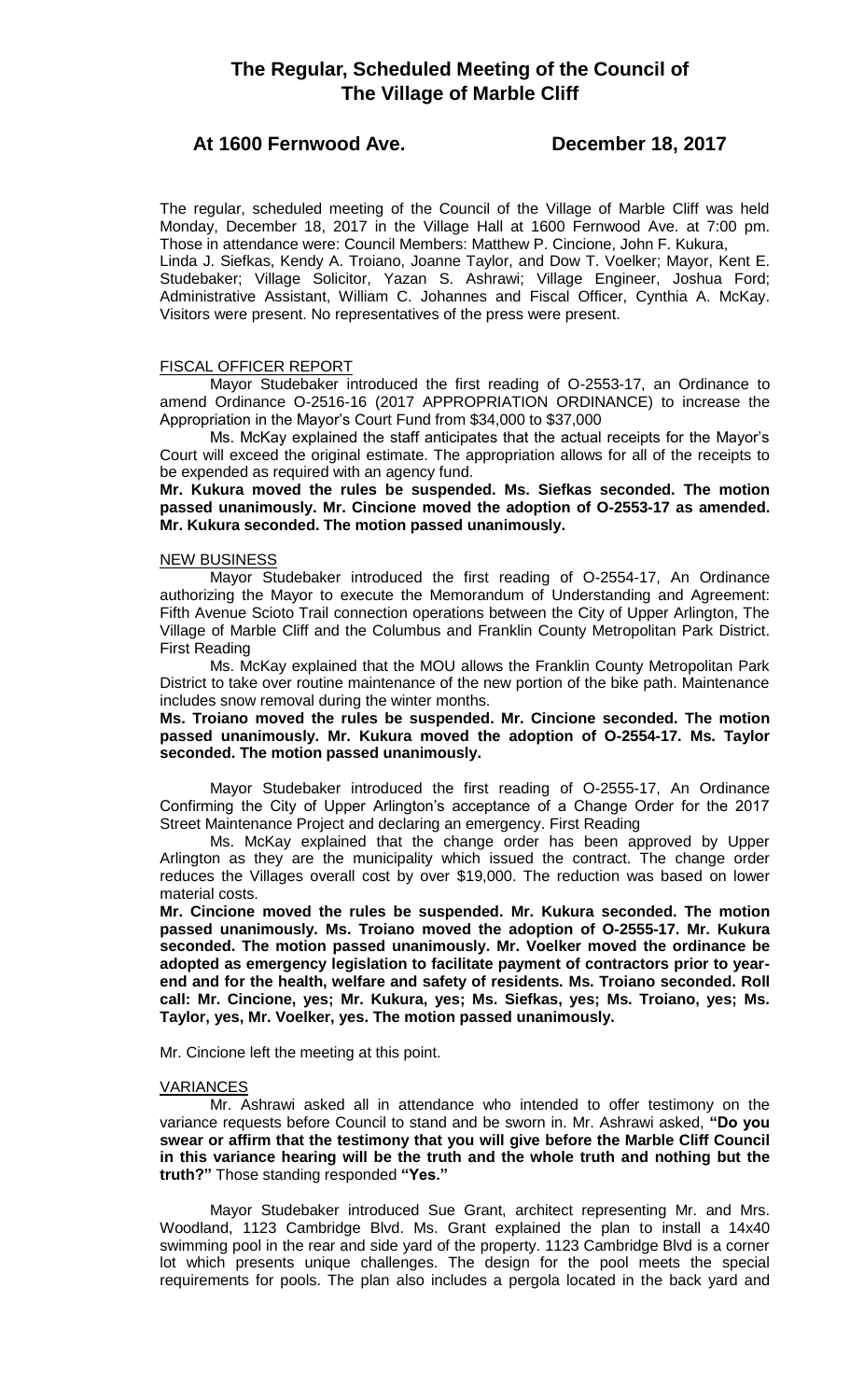meets setback requirements. Ms. Grant reviewed the plans for screening with plant materials.

Ms. McKay reported no comments have been received at Village Hall in favor of or opposition to the pool and variance requests. Ms. Grant confirmed the property owner has discussed the plans with all the owners of adjoining properties. Mr. Woodland confirmed those discussions.

Mr. Woodland explained the house originally had a porch across the entire west side of the building. Their original plan was to replicate the porch only. However, Mr. and Mrs. Woodland determined they would like a salt water pool which will be beneficial for one of their children who cannot tolerate the chlorine of public pools.

Council asked whether there will be new lighting around the pool. Mr. Woodland explained there will be landscape lighting and one light in the pool. He said there are currently two spotlights in the rear yard which may or may not be maintained. Mr. Woodland explained that some pine trees will be removed, but the plans include significant landscaping which has been reviewed with neighbors.

Council asked Mr. Ford if the changes will impact drainage on adjoining properties. Mr. Ford stated he does not see any problems with the plans. David Bell confirmed that the plans will not negatively impact the drain which aids in the drainage of his property to the north of 1123 Cambridge.

Mr. Woodland confirmed the pool will be enclosed with a fence and described the fence to Council as a wrought iron style fence.

**Ms. Troiano moved approval of the request submitted by Nicole Woodland to allow construction of a 14' x 40' in ground swimming pool on the property at 1123 Cambridge Blvd. Mr. Kukura seconded. The motion passed unanimously.**

Mayor Studebaker reviewed the request for an increase in lot coverage over the 40% allow by Village Code. Council commented that several properties in the immediate area have lot coverage in excess of 40%

**Ms. Troiano moved approval of the variance request submitted by Nicole Woodland to permit lot coverage over 40% on her property at 1123 Cambridge Blvd. as shown in the documents attached to the variance request. Ms. Taylor seconded. The motion passed unanimously.** 

Ms. McKay explained that, because the property is a corner lot, the south side yard must be treated as if it were a front yard and, in this case, subject to the 50' Cambridge Blvd. setback. Ms. McKay noted that the existing house encroaches in the required setback. Ms. McKay stated the porch and pool, and fence will encroach into the south side yard. Therefore, a side yard setback variance and side yard structure variance is requested.

**Mr. Kukura moved approval of the variance request submitted by Nicole Woodland to permit a 34' encroachment into the south side yard setback to allow construction of a pool, porch, and fence in the south side yard on her on her property at 1123 Cambridge Blvd. as shown in the documents attached to the variance request. Ms. Troiano seconded. The motion passed unanimously.**

Ms. McKay explained the code requirement that restricts the installation of a structure in a side or rear yard that abuts another property's front yard.

Mr. Woodland reviewed the safety equipment for the pool in addition to the required fence. He also stated he has reviewed the fence specifically with the impacted neighbors and they are in favor of it as proposed. Mr. Kukura commented that the need for these variances is primarily a result of how the Village Court properties were developed many years ago.

**Mr. Kukura moved approval of the variance request submitted by Nicole Woodland to permit construction of a fence on the south and west sides of the property 1123 Cambridge Blvd. as shown in the documents attached to the variance request. Ms. Troiano seconded. The motion passed unanimously.** 

Ms. Siefkas asked if the building department will receive the necessary information to issue the building permits in compliance with the plans presented and approved. Ms. McKay stated the information is forwarded to the building department.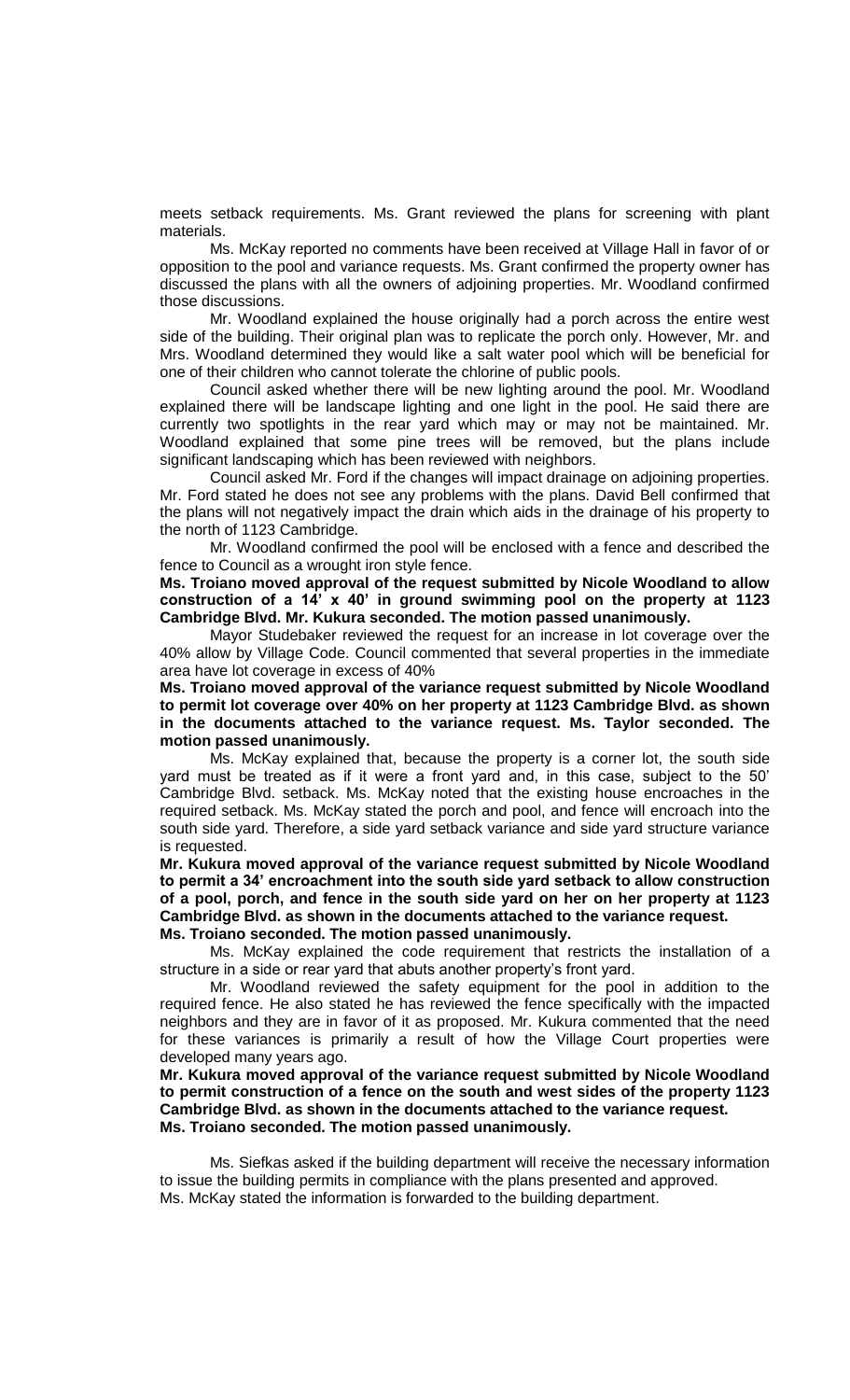## CONSENT AGENDA

- 1) Receive Mayor's Court Report, November, 2017
- 2) Receive Police Report, November 2017
- 3) Receive Fire Report, November 2017
- 4) Receive Building permits issued in November, 2017
- 5) Approval Minutes of the regular, scheduled meeting of November 16, 2017
- 6) Approval Financial Statements for November, 2017
- 7) Receive Village Income Tax Report \$152,047

## **Mr. Voelker moved approval of the Consent Agenda. Ms. Taylor seconded. The Consent Agenda was approved unanimously.**

## MAYOR'S REPORT

Mayor Studebaker reported staff is continuing to work with F2 to develop a concept plan for redevelopment of 2015 W. Fifth Ave. The developer is also investigating the opportunity for utilizing the Village's CRA for a tax abatement. A tax abatement proposal is under development.

Mayor Studebaker reported the forgivable loan to install an elevator in 2300 W. Fifth Ave. has been finalized and executed.

Mayor Studebaker asked Council to allow staff to bring legislation to Council authorizing Village participation in and funding of the Tri-Village Chamber pod casts.

Mayor Studebaker stated he will host a brunch and special meeting at his home on January 1, 2018. The brunch will be from 11:00 am to 1:00 pm at 1492 Roxbury Rd. The purpose of the meeting is the swearing-in of new Council members and re-elected Council members.

#### ENGINEER'S REPORT

Mr. Ford had no items for action.

Ms. Taylor asked if the "No Parking" sign at the Bells has been addressed. Mr. Johannes reported there were three complaints about signs. One is the "No Parking" sign at the Bells which will be removed. Another is the additional "No Outlet" sign at Cambridge Blvd. and W. First Ave. which is intended to address complaints about the number of motorist that turn into Cambridge Blvd. south of W. First Ave. only to discover it is a dead end. The third is painting the back of one of the bike path signs.

Mr. Kukura asked if there are more signs now. Mr. Johannes stated there may be a net increase of two or three signs. Mayor Studebaker stated that many signs were moved for increased visibility. Mr. Johannes reported signs were installed as required by laws and regulation. Mr. Johannes reported all the signs that are to be installed have been installed and the project is complete.

Ms. Taylor asked if the sign installation may have caused gas leaks. Mayor Studebaker reported that Columbia Gas confirmed that no gas leaks were a result of installation of new traffic signs. However, First Community Church has a major gas line failure which is undergoing repair. Mr. Johannes met with the Gas Company at the location to confirm the work performed by the Village did not impact gas lines.

Ms. Taylor reported the Graingers had a major gas leak that required repair. She stated her belief that the work performed to repair their gas leak caused a sanitary sewer backup in the Taylor home. The residents are addressing the issues.

Mr. Ford left the meeting at this point.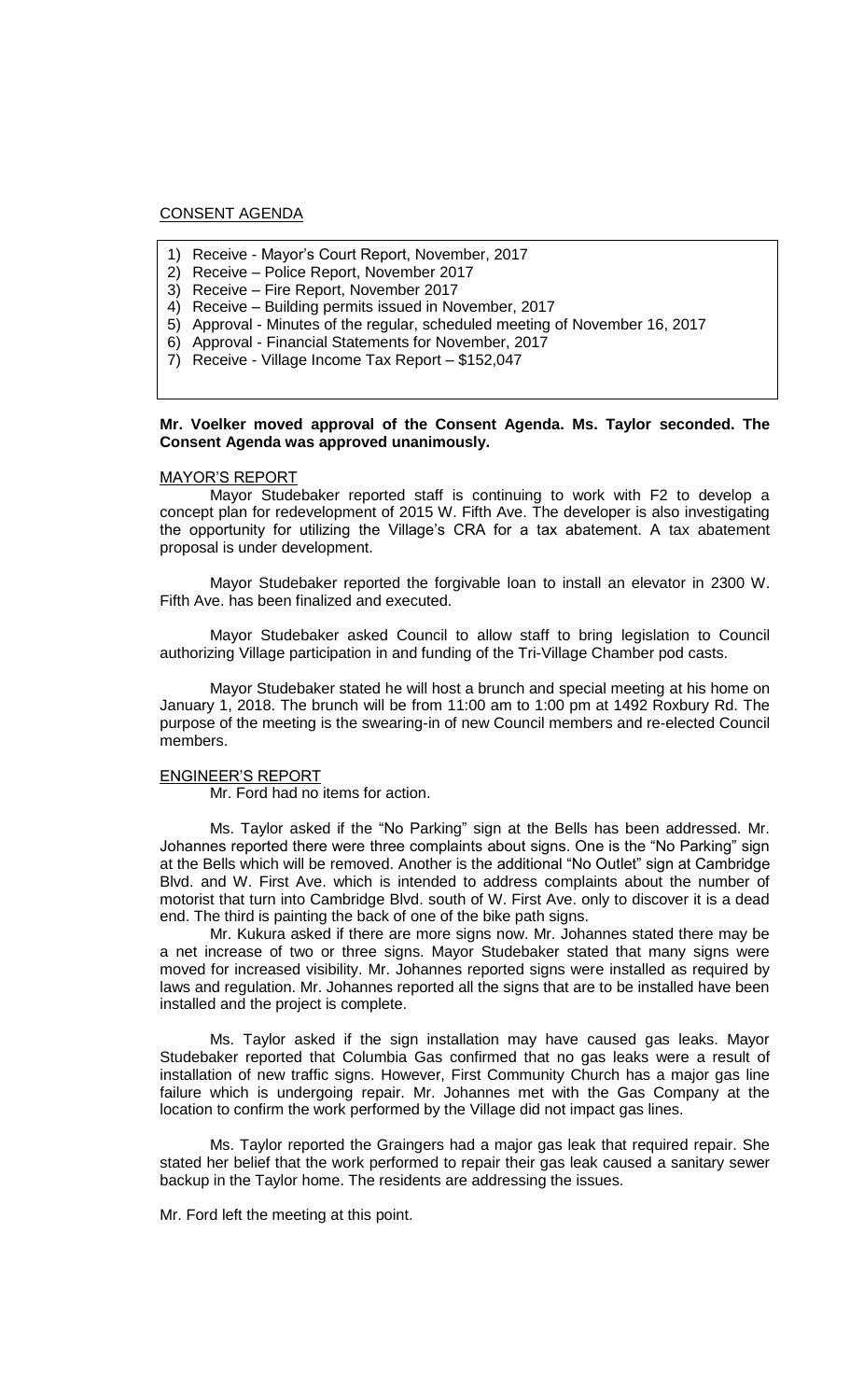#### SOLICITOR'S REPORT

Mr. Ashrawi provided an update on the HB 49 litigation. He reported RETA along with 20+ communities in Loraine County filed an action similar to the one filed on behalf of over 150 municipalities throughout the state by Frost Brown Todd. The Loraine County Court ruled against the request for a temporary restraining order. Mr. Ashrawi reported representatives from Frost Brown Todd have been working with representatives of the state of Ohio to agree on an injunction which will mean the new tax requirements will not go into effect on January 31, 2018.

The attorney for the RITA action has contacted Frost Brown Todd. Mr. Ashrawi stated his opinion that the state will move to consolidate the two actions into one.

### ADMINISTRATIVE ASSISTANT'S REPORT

Mr. Johannes reported the contract with EMI for landscaping will be presented at the January Council meeting.

Mr. Johannes reported the street lights on W. Fifth Ave. between Dublin Rd. and the railroad tracks have not been working for some time. Mr. Johannes met with representatives of AEP who explained the electrical wires in that area have been taken underground and the poles are being removed. Staff will monitor the condition of the intersection to determine if lights need to be installed.

Mr. Johannes reported the poles and guard rail in the Village have been painted.

Mr. Johannes reported the last leaf pick-up will be the week of December 18<sup>th</sup>.

Mr. Voelker asked if the issue with the cars and trailer at the corner of W. Third Ave. and Cambridge Blvd. has been resolved. Ms. Troiano reported she saw a truck being attached to the trailer as she was coming to the Council meeting. Mayor Studebaker reported the Grandview Heights Police have had discussions with the owner who stated one of the cars has been put in the trailer and the trailer would be moved by December  $11<sup>th</sup>$ . The police told the residents the vehicle(s) will be issued a citation if not moved.

#### APPROVAL OF BILLS

**Ms. Troiano moved approval of the December 2017 bills totaling \$163,175.05. Ms. Taylor seconded. The motion passed unanimously.**

## **Ms. Troiano moved approval of the amended November 2017 bills totaling \$184,694.51. Mr. Voelker seconded. The motion passed unanimously.**

#### FISCAL OFFICER'S REPORT – cont.

Mayor Studebaker introduced the third reading of O-2546-17, 2018 Annual Appropriation Ordinance.

### **Ms. Siefkas moved the adoption of O-2546-17 as amended. Mr. Kukura seconded. The motion passed unanimously**

Ms. McKay presented the holiday party report of expenditures. She explained the cost of the chicken has not been added in and the "per family" cost has not been estimated. Left over chicken was taken to the fire department and greatly appreciated.

Mr. Johannes reported the horse and wagon ride were well received. Mayor Studebaker and Ms. Taylor confirmed the residents expressed their appreciation for the entertainment. Mr. Johannes asked if the horse and wagon should be part of next year's party. Council decided that the horse and wagon should be part of the 2018 party. Council suggested the invitation be reworked to make it clear that all residents are invited not just families with children and grandchildren. Council agreed to keep the start time for the party at 6:00 pm.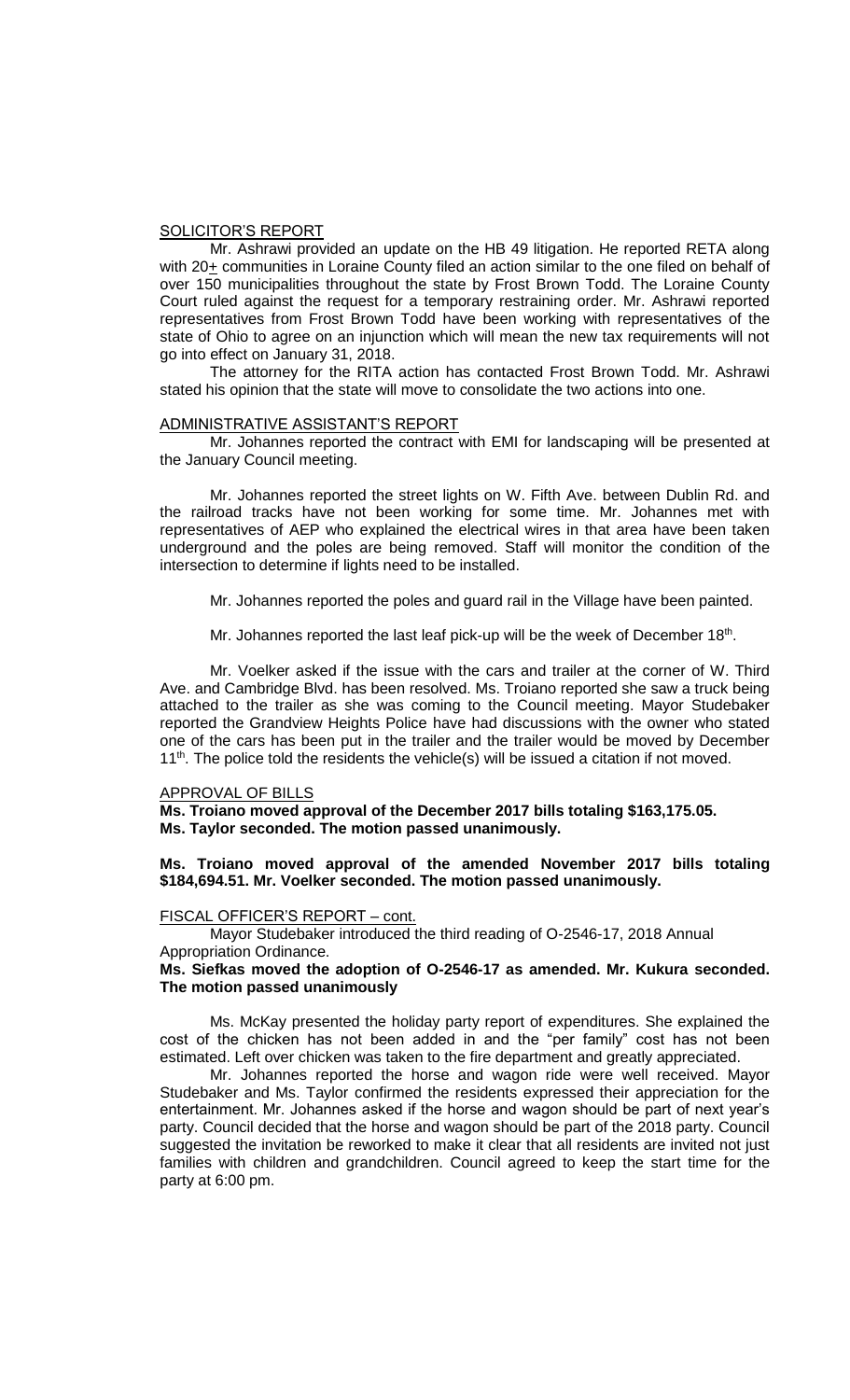Ms. McKay requested Council authority to pay year-end bills.

**Ms. Troiano moved the Fiscal Officer be instructed to process and pay all routine bills received prior to year-end. Ms. Taylor seconded. The motion passed unanimously.**

### OLD BUSINESS

Mayor Studebaker introduced the third reading of R-2552-17, A Resolution authorizing the mayor to execute the 2018 Plumbing inspection contract between the Village of Marble Cliff and the Franklin County Board of Health.

## **Ms. Troiano moved the adoption of R-2552-17. Mr. Voelker seconded. The motion passed unanimously**

Mayor Studebaker introduced the third reading of O-2548-17, An Ordinance authorizing an agreement with Charles Kelsey to provide Mayor's Court Magistrate Services for a one-year period from January 1, 2018 Through December 31, 2018. **Ms. Troiano moved the adoption of O-2548-17. Ms. Siefkas seconded. The motion passed unanimously**

Mayor Studebaker introduced the second reading of O-2550-17, An Ordinance authorizing the Mayor and Fiscal Officer to enter into a contract for professional legal services with Frost Brown Todd, LLC for a one-year period from February 1, 2018 through January 31, 2019

No action was taken

# EXECUTIVE SESSION – ORC Section 121.22(G)(1)

**Ms. Siefkas moved Council move into Executive Session for consideration of hiring and compensation of employees under Ohio Revised Code Section 121.22(G)(1). Ms. Troiano seconded. Roll Call: Mr. Kukura, yes; Ms. Siefkas, yes; Ms. Troiano, yes; Ms. Taylor, yes, Mr. Voelker, yes. The motion passed unanimously.**

**Ms. Siefkas moved Council adjourn out of Executive Session and reconvene in Regular Session. Ms. Troiano seconded.**

#### NEW BUSINESS – Cont.

**Ms. Siefkas moved the Mayor be authorized to extend an offer of employment for the Administrative Assistance position with the concurrence of Ms. Troiano following an additional interview. Ms. Taylor seconded. The motion passed unanimously**.

Mayor Studebaker recognized the three people attending their last Council meeting. He presented Ms. Siefkas and Mr. Kukura with tokens of thanks for their service on Council and Mr. Johannes a "thank you" gift in recognition of 17+ years of service.

Mayor Studebaker stated Ms. Siefkas has served 8 years with a perfect attendance record. He noted Ms. Siefkas developed a business promotional piece for the Village that is still in use. Mayor Studebaker said Ms. Siefkas represented the needs and challenges of small business in the Village. Ms. Siefkas stated she thinks she will continue to follow what goes on at Council and expressed her conviction that serving the community is a great honor. She noted how much she has enjoyed her colleagues and the way Council works to reach decisions by consensus.

Mayor Studebaker stated Mr. Kukura has served 10.5 years on Council – an entire decade of commitment to the Village. Mayor Studebaker said Mr. Kukura has brought financing expertise and has championed the families of Marble Cliff. Ms. McKay noted he was responsible for saving the Village a great deal of interest expense when he renegotiated the park bond. Mr. Kukura reminded Council of his comment when he was appointed to Council that the Village is a wonderful place to raise a family. He also noted at that time that everything seemed to be running well and he intended to help keep it so. Mr. Kukura said that Mr. Jolson will continue to well represent the families in the Village.

Mayor Studebaker stated Mr. Johannes came into the office to help analyze how the Village processes could be improved. He came for a month and stayed for 17 years. Mayor Studebaker stated that people do not recognize how much Mr. Johannes does for